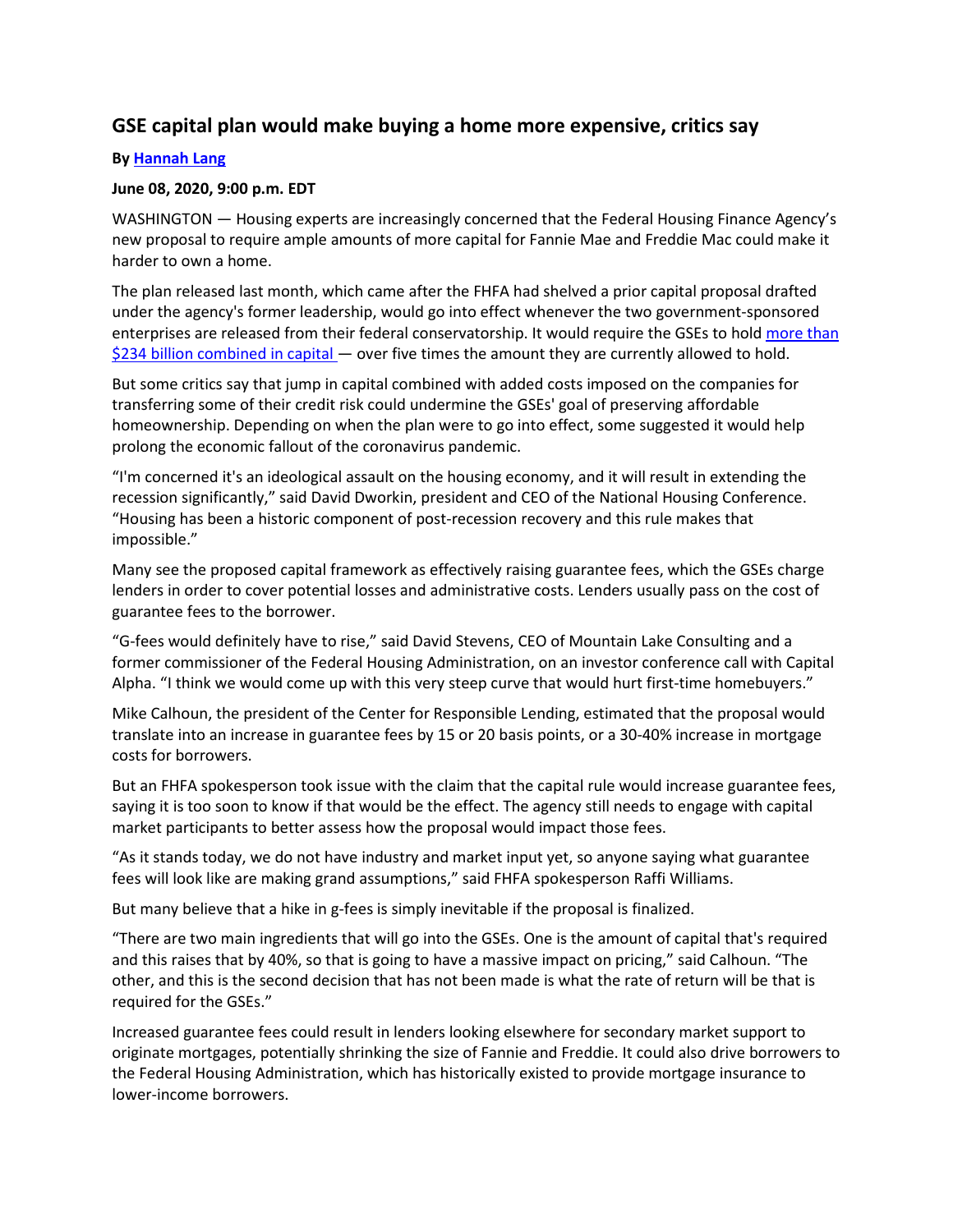"It's going to drive mortgage interest rates up or mortgage interest risk to bank balance sheets and consumers who are least able to handle it, while increasing taxpayer risk by moving mortgage volume onto FHA's balance sheet," said Dworkin. "The bottom line is that it's bad policy, bad politics and bad math."

A key part of Fannie and Freddie's business model is to compete for high-quality loans that offset potential losses on other mortgages. But it's not clear from the way the proposal is written whether Fannie and Freddie would still be competitive players for higher-quality loans, said Andrew Davidson, president of the financial services consulting firm Andrew Davidson & Co.

"Right now, they do cross-subsidization — basically investor loans and other high-quality loans. They make money on those to subsidize the lower-credit-quality loans," he said. "With this higher capital, it's not clear that they will be able to continue to compete in those markets, and so their ability to crosssubsidize could be reduced, and their size and scale could be reduced."

Stevens theorized that FHFA Director Mark Calabria's goal with his agency's capital proposal might be to transform Fannie and Freddie into guarantors of last resort.

"Mark's ulterior motive may be for the GSEs to be constrained so much that they're only used when we end up in a credit event and private capital dries up completely," he said. "In the absence of that, private markets take up what the GSE space was, FHA takes the first time homebuyers and they skinny out."

Many are also questioning a provision of the proposal requiring Fannie and Freddie to hold more capital when they share certain exposures with private market investors through a credit risk transfer. The plan imposes a capital charge on the amount of credit risk that is not transferred.

"It's part of the overall assault on housing and homeownership opportunities for people who need it the most," said Dworkin about the credit risk transfer proposal.

Requiring the GSEs to hold onto extra capital for the risk they would keep on their books as a result of these transactions would likely increase the GSEs' cost of capital, said Davidson.

"The fact that you're increasing capital and you're decreasing the value of credit risk transfer necessarily means that you're going to increase the cost of those entities," he said. "And there's a penalty on growth as well, so that's going to further increase the cost of equity."

Calhoun also expressed concern that the credit risk transfer proposal would undermine one of the GSEs' largest successes in conservatorship.

"The challenge is, the rule does not give credit for the transfer off of risk through credit risk transfers in computing the leverage ratio," he said. "That has potential to dramatically change the economics and desirability of having credit risk transfers."

Yet the FHFA said in its proposal that it drafted the post-conservatorship capital framework "in a manner that would help ensure affordable access to credit for borrowers across the risk spectrum." The agency added that the rule would bolster the stability of the GSEs, and noted that post-financial crisis regulatory capital requirements imposed on banks did not significantly limit access to credit or increase borrowing costs.

The FHFA's new plan largely tries to address concerns that the previous proposal issued under former FHFA Director Mel Watt would be too procyclical and could leave Fannie and Freddie severely weakened in a crisis. The new plan would establish several separate capital buffers that the companies could dip into during times of stress and build up as the economy stabilizes.